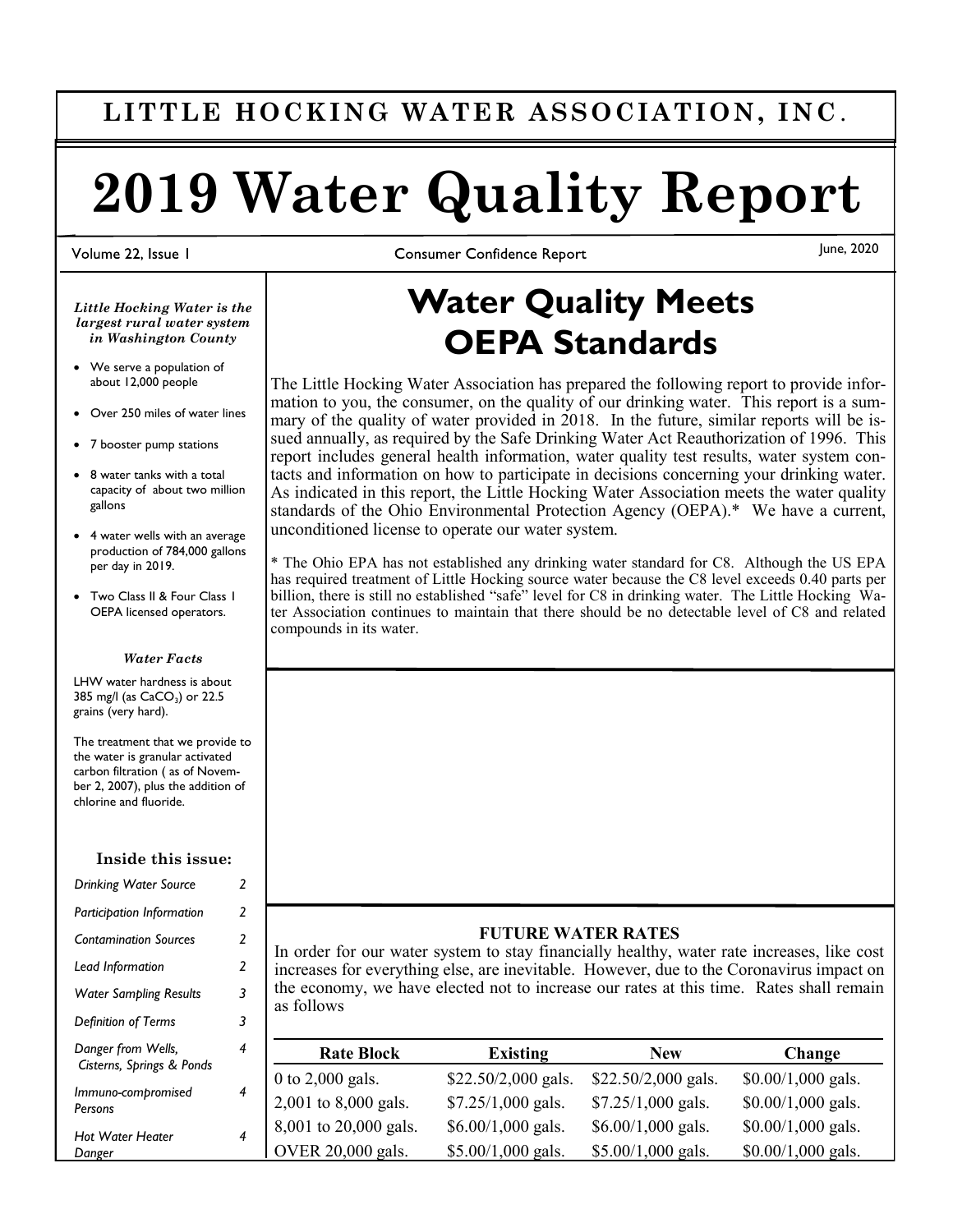# **Drinking Water Source is Wells**

The Little Hocking Water Association's water source is groundwater obtained from four water wells located in the Porterfield area. The source of water for the wells is the Ohio River Valley Aquifer. This aquifer, which supplies drinking water to the Little Hocking Water Association, has a high susceptibility to contamination, due to the sensitive nature of the aquifer in which the drinking water wells are located and the existing potential contaminant sources identified. This does not mean that this wellfield will become contaminated, only that conditions are such that the groundwater could be impacted by potential contaminant sources. Future contamination may be avoided by implementing protective measures. More information is available by calling 740- 989-2181 or Ohio EPA at 614-644-2752.

We have mutual aid agreements with the Tuppers Plains-Chester Water District, the City of Belpre, and the Warren Water Association. The only actual pipe interconnection is with the Warren Water Association, which has limited capacity to assist us. In 2018 we did not pump water from any other water source other than our own water wells.

# **Public Participation Information**

Public participation and comment are encouraged at regular meetings of the Little Hocking Water Association which meets at the Association office on the second Monday of each month at 6:00 PM. The Association office is located in Little Hocking across from the U.S. Post Office.

If you have any questions regarding this report, or any other matter regarding our drinking water, you may contact Tom Hanning, General Manager at (740) 989-2181.

# **Sources of Water Contamination**

The sources of drinking water, both tap water and bottled water, include rivers, lakes, streams, ponds, reservoirs, springs, and wells. As water travels over the surface of the land or through the ground, it dissolves naturally-occurring minerals and, in some cases, radioactive material, and can pick up substances resulting from the presence of animals or from human activity.

Contaminants that may be present in source water include: (A) Microbial contaminants, such as viruses and bacteria, which may come from sewage treatment plants, septic systems, agricultural livestock operations and wildlife; (B) Inorganic contaminants, such as salts and metals, which can be naturally-occurring or result from urban storm water runoff, industrial or domestic wastewater discharges, oil and gas production, mining, or farming; (C) Pesticides and herbicides, which may come from a variety of sources such as agriculture, urban storm water runoff, and residential uses; (D) Organic chemical contaminants, including synthetic and volatile organic chemicals, which are by-products of industrial processes and petroleum production, and can also come from gas stations, urban storm water runoff, and septic systems; (E) Radioactive contaminants, which can be naturally-occurring or be the result of oil and gas production and mining activities.

In order to ensure that tap water is safe to drink, EPA prescribes regulations which limit the amount of certain contaminants in water provided by public water systems. FDA regulations establish limits for contaminants in bottled water which must provide the same protection for public health. Drinking water , including bottled water, may reasonably be expected to contain at least small amounts of some contaminants. The presence of contaminants does not necessarily indicate that water poses a health risk. More information about contaminants and potential health effects can be obtained by calling the Environmental Protection Agency's **Safe Drinking Water Hotline (1-800-426-4791).**

## **LEAD INFORMATION**

If present, elevated levels of lead can cause serious health problems, especially for pregnant women and young children. Lead in drinking water is primarily from materials and components associated with service lines and home plumbing. The Little Hocking Water Association is responsible for providing high quality drinking water, but cannot control the variety of materials used in plumbing components. When your water has been sitting for several hours, you can minimize the potential for lead exposure by flushing your tap for 30 seconds to 2 minutes before using water for drinking or cooking. If you are concerned about lead in your water, you may wish to have your water tested. A list of laboratories certified in the State of Ohio to test for lead may be found at http://www.epa.ohio.gov/ddagw or by calling 614-644-2752. Information on lead in drinking water, testing methods, and steps you can take to minimize exposure is available from the Safe Drinking Water Hotline at 800-426-4791 or http://www.epa.gov/safewater/lead.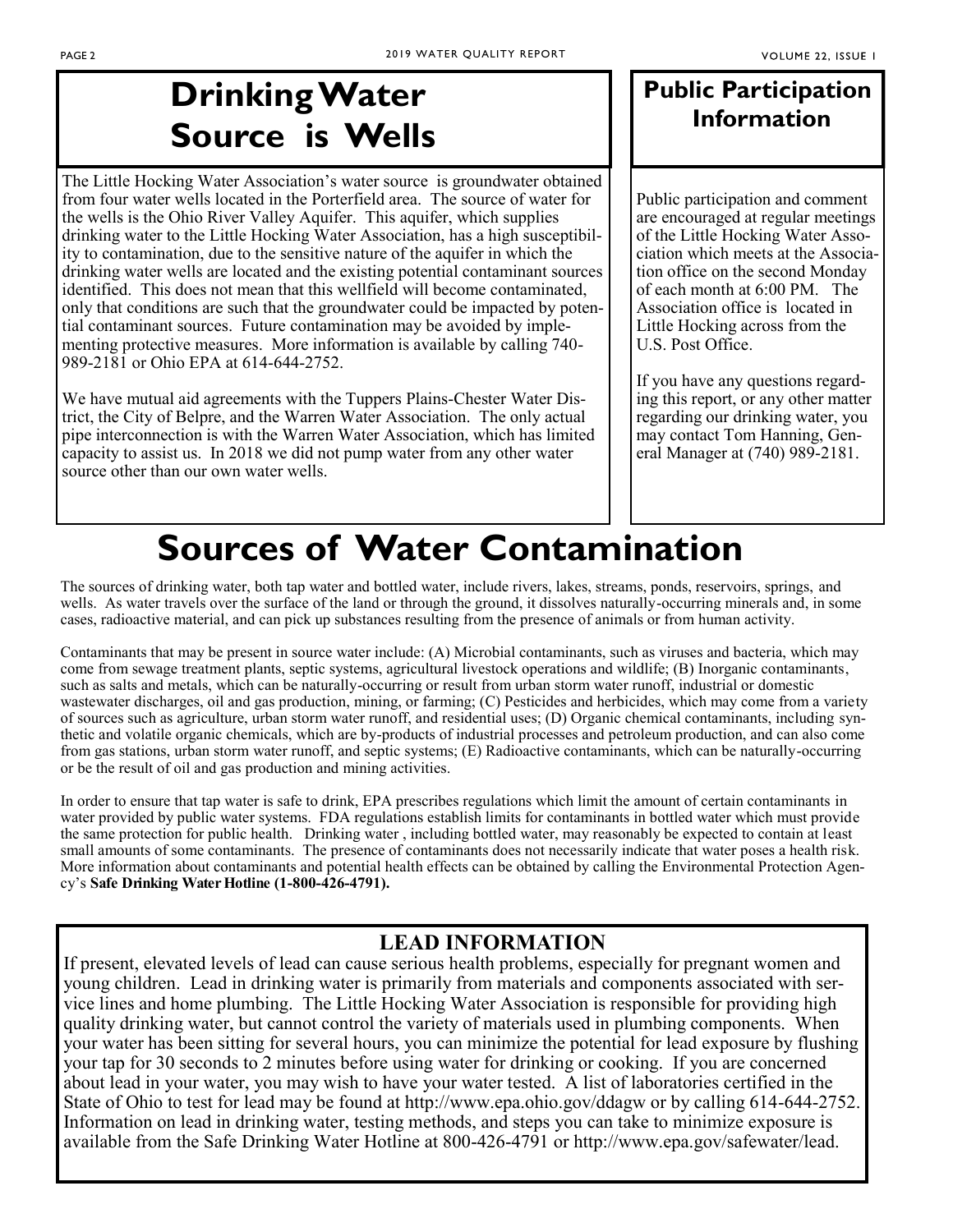## **Drinking Water Sampling**

The EPA requires sampling to ensure drinking water safety. The Little Hocking Water Association (LHWA) collected numerous samples for bacteria, fluoride, chlorine, nitrate, disinfection by-products, and inorganics during 2018. Samples were collected for a total of 52 different contaminants most of which were not detected in the LHWA water supply. The Ohio EPA requires us to monitor for some contaminants less than once per year because the concentrations of these contaminants do not change frequently. Some of our data though accurate, may be more than one year old. Listed below is information on regulated and unregulated contaminants that were found in the LHWA drinking water.

### **Table of Detected Contaminants**

| <b>Contaminants</b>                                                                         | <b>MCLG</b>    | <b>MCL</b>                      | <b>Level Found</b> | <b>Range of</b>               | <b>Violation</b> | <b>Sample</b> | <b>Typical Source of</b>               |  |  |  |
|---------------------------------------------------------------------------------------------|----------------|---------------------------------|--------------------|-------------------------------|------------------|---------------|----------------------------------------|--|--|--|
| (Units)                                                                                     |                |                                 |                    | <b>Detections</b>             |                  | Year          | <b>Contaminants</b>                    |  |  |  |
| <b>Inorganic Contaminants</b>                                                               |                |                                 |                    |                               |                  |               |                                        |  |  |  |
| Lead (ppb)                                                                                  | $\overline{0}$ | $AL = 15$                       | 0.0                | NA                            | N <sub>O</sub>   | 2019          | Corrosion of household plumbing        |  |  |  |
| None of 30 samples checked had lead levels in excess of the Action Level of 15 ppb.         |                |                                 |                    |                               |                  |               |                                        |  |  |  |
| Copper (ppb)                                                                                | 1300           | $AI = 1300$                     | 0.200              | NA                            | N <sub>O</sub>   | 2019          | Corrosion of household plumbing        |  |  |  |
| None of the 30 samples checked had copper levels in excess of the Action Level of 1300 ppb. |                |                                 |                    |                               |                  |               |                                        |  |  |  |
| Nitrate (ppm)                                                                               | 10             | 10                              | 0.56               | NA                            | N <sub>O</sub>   | 2019          | Runoff from fertilizer use; erosion of |  |  |  |
|                                                                                             |                |                                 |                    |                               |                  |               | natural deposits                       |  |  |  |
| Barium (ppm)                                                                                | 2              | 2                               | 0.0705             | NA                            | N <sub>O</sub>   | 2019          | Erosion of natural deposits            |  |  |  |
| Fluoride (ppm)                                                                              | $\overline{4}$ | $\overline{4}$                  | 1.17               | $0.73 - 1.29$                 | N <sub>O</sub>   | 2019          | Water additive which promotes strong   |  |  |  |
|                                                                                             |                |                                 |                    |                               |                  |               | teeth: erosion of natural deposits     |  |  |  |
| <b>Residual Disinfectants</b>                                                               |                |                                 |                    |                               |                  |               |                                        |  |  |  |
| <b>Total Chlorine</b><br>(ppm)                                                              | <b>MRDLG</b>   | <b>MRDL</b>                     | 1.33               | $1.09 - 1.39$                 | N <sub>O</sub>   | 2019          | Water additive used to control         |  |  |  |
|                                                                                             | $= 4$          | $= 4$                           |                    |                               |                  |               | microbes                               |  |  |  |
| <b>Unregulated Contaminants</b>                                                             |                |                                 |                    |                               |                  |               |                                        |  |  |  |
| Name                                                                                        |                | Average                         |                    | Range                         |                  |               |                                        |  |  |  |
| Bromodichloromethane (ppb)<br>0.65                                                          |                | 0.6 - 0.7 (Distribution System) |                    |                               |                  |               |                                        |  |  |  |
| Dibromochloromethane (ppb)                                                                  |                |                                 | 0.55               | 0.5-0.6 (Distribution System) |                  |               |                                        |  |  |  |
|                                                                                             |                |                                 |                    |                               |                  |               |                                        |  |  |  |

Unregulated Contaminants monitoring helps EPA to determine where certain contaminants occur and whether it needs to regulate those contaminates. Results of non -detected unregulated contaminants are available by contacting the Little Hocking Water Association, Inc. office.

### **Definition of Terms**

Maximum Contaminant Level Goal (**MCLG**): The level of a contaminant In drinking water below which there is no known or expected risk to health. MCLGs allow for a margin of safety.

Maximum Contaminant level (**MCL**): The highest level of contaminant that is allowed in drinking water. MCLs are set as close to the MCLGs as feasible using the best available treatment technology.

Parts per Million (**ppm**) or Milligrams per Liter (**mg/L**) are units of measure for concentration of a contaminant. A part per million corresponds to one second in a little over 11.5 days.

Parts per Billion (**ppb**) or Micrograms per Liter ( $\mu$ g/L) are units of measure for concentration of a contaminant. A part per billion corresponds to one second in 31.7 years.

Action Level (**AL**): The concentration of a contaminant which, if exceeded, triggers treatment or other requirements which a water system must follow.

The '<' symbol: A symbol which means less than. A result of <5 means that the lowest level that could be detected was 5 and the contaminant in that sample was not detected.

Maximum Residual Disinfectant Level (MRDL): The highest residual disinfectant level allowed in drinking water. There is convincing evidence that addition of a disinfectant is necessary for control of microbial contamination.

Maximum Residual Disinfectant Level Goal (MRDLG): The level of residual disinfectant below which there is no known or expected risk to health. MRDLG's do not reflect the benefits of the use of disinfectants to control microbial contaminants.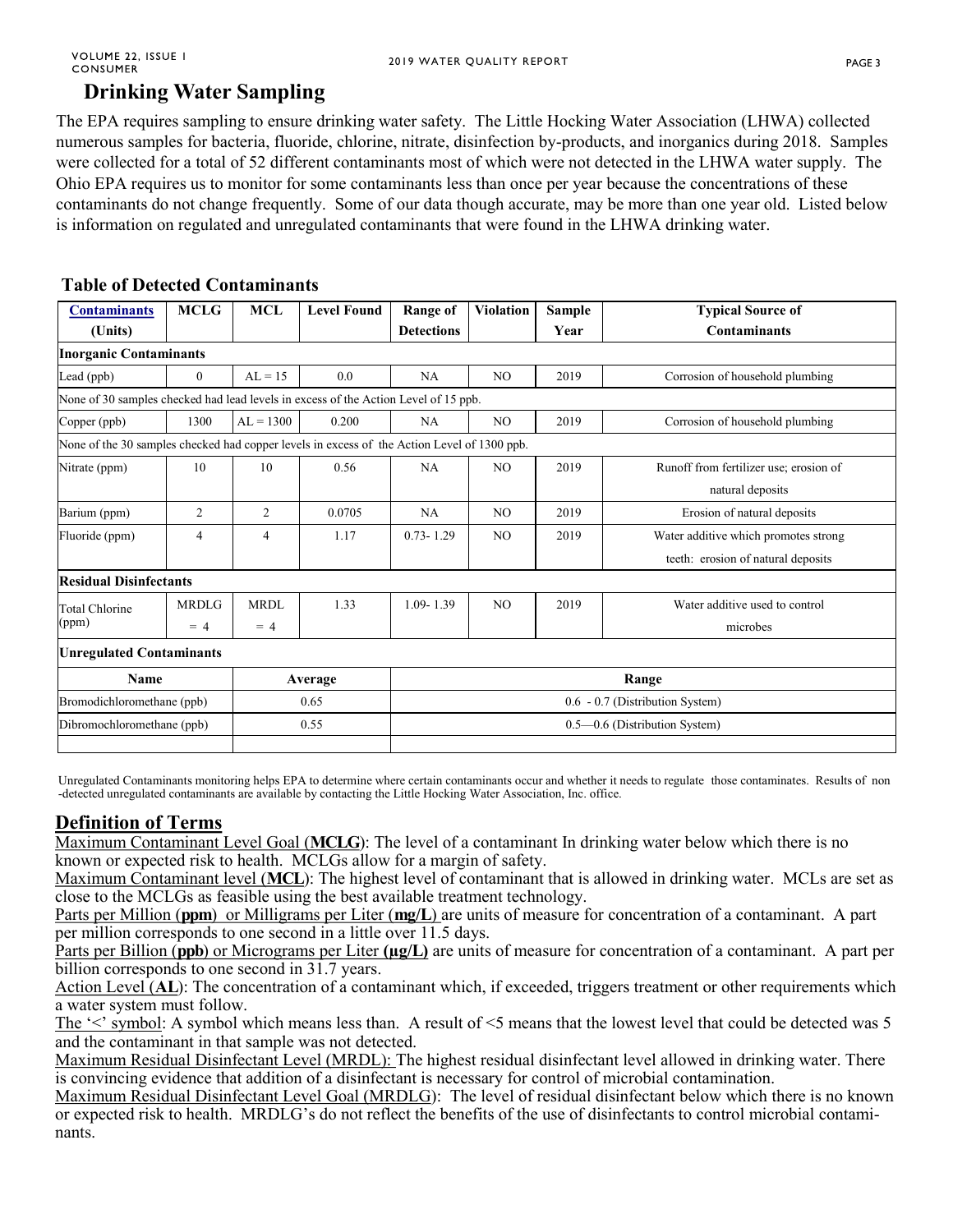#### **LITTLE HOCKING WATER ASSOCIATION, INC.**

3998 Newbury Road P.O. Box 188 Little Hocking, OH 45742

Phone: 740-989-2181 (24 hours) Fax: 740-989-5543 Website: www.littlehockingwater.org

#### **DANGER FROM WELLS,CISTERNS, SPRINGS, AND PONDS!!!**

It is mandated by the Ohio Environmental Protection Agency (OEPA) that residential auxiliary water supplies such as private wells, cisterns, springs, and ponds must **not** be connected in any way to our water system, because some are not safe. Therefore, they represent a danger to the public health. **All private sources of water must be completely disconnected and physically separated from our water system.** (A valve separating the systems is not acceptable.) All of our customers have signed a Water User's Agreement by which they agree "that no other present or future source of water will be connected to any water lines served by the Association's water lines…". **Violations of this Agreement endanger the public health and can result in the loss of water service.**

#### **IMMUNO-COMPROMISED PERSONS**

Some people may be more vulnerable to contaminants in drinking water than the general population. Immuno-compromised persons such as persons with cancer undergoing chemotherapy, persons who have undergone organ transplants, people with HIV/AIDS or other immune system disorders, some elderly, and infants can be particularly at risk from infection. These people should seek advice about drinking water from their health care providers. EPA/CDC guidelines on appropriate means to lessen the risk of infection by Cryptosporidium and other microbial contaminants are available from the **Safe Drinking Water Hotline (1-800-426-4791).**

### **POTENTIAL DANGER FROM HOT WATER HEATERS DUE TO THERMAL EXPANSION**

Water is a non-compressible fluid that expands when it is heated. This phenomenon is called **thermal expansion**. If heated water does not have any place into which to expand, it builds up pressure in the plumbing. In some cases in a "closed system" this pressure may cause the pressure relief valve on the hot water tank to "pop-off" or seep. **If the pressure relief valve on the hot water tank is not operating properly, the hot water heater could be damaged or even explode, due to thermal expansion.** 



"Closed systems" can be caused by closed valves, single check valves, pressure reducing valves, dual check valves, and backflow prevention devices. As part of our backflow prevention program, mandated by the Ohio EPA, Little Hocking Water has been installing metersetters with dual check valves in residential meter pits for the past several years. Many of our customers have "closed systems" of some type. Therefore, the installation of a thermal expansion tank or other suitable pressure-relieving device is recommended within your plumbing system. **We recommend that you contact a reputable plumber or plumbing supplier to recommend a device that will meet your specific needs**.